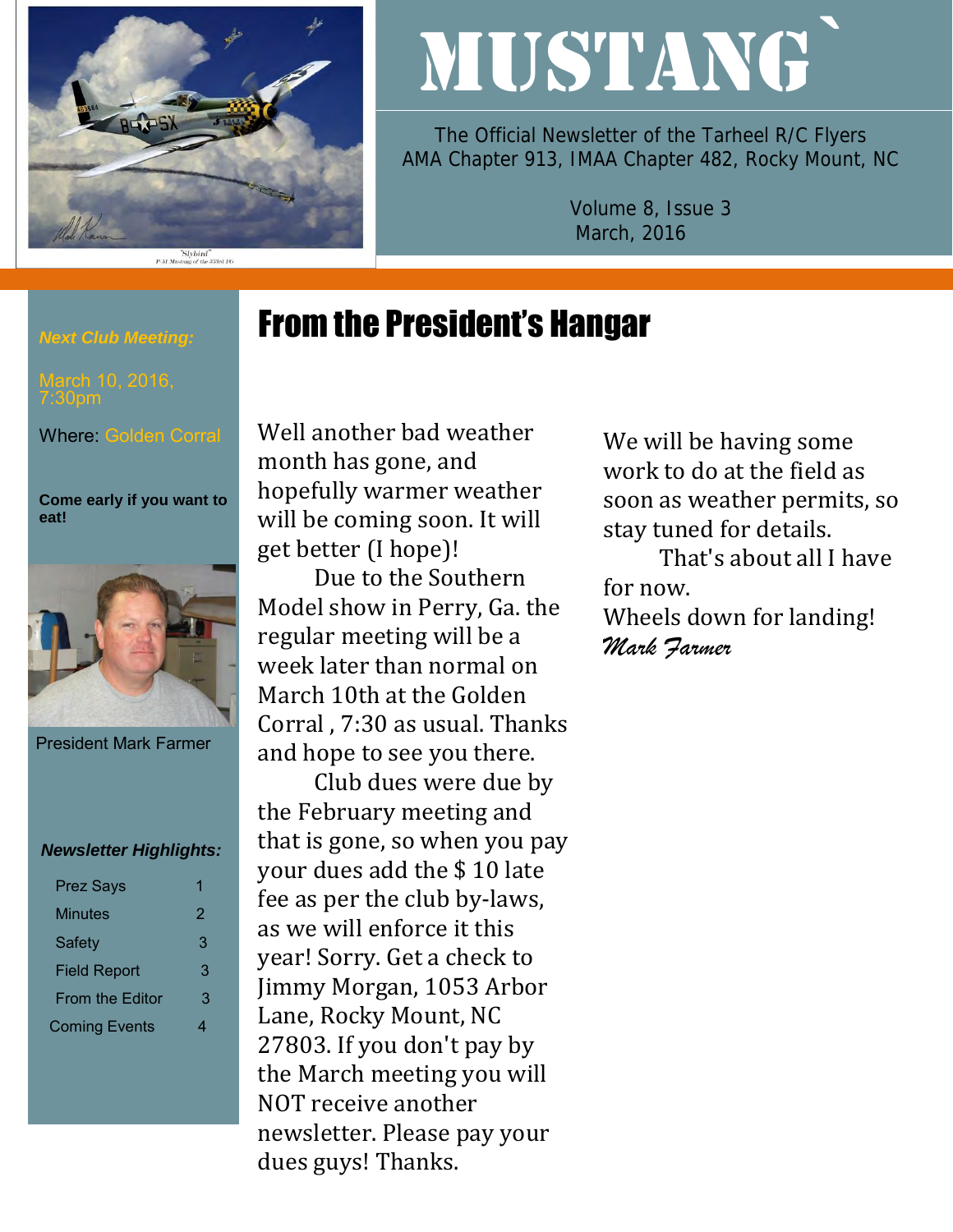**Secretary Kenny Kicklighter**

# Meeting Minutes -February, 2016

#### **Tarheel RC Flyers Club Meeting Minutes - February 2016**

The Tarheel RC Flyers met at Golden Corral on February 4, 2016. President Mark Farmer called the meeting to order at 7:33 PM. Mark welcomed Chuck Megar as the New Vice President and Safety Officer. There were fifteen members present. Mark asked about the wellbeing of the membership. Mark said that John Asbell was facing another surgery and to keep him in our thoughts and prayers. December 2015 minutes were read by Kenny Kicklighter. Motion to accept minutes was made by Lou Hudson and seconded by Ray Owens, motion passed **Treasurers Report-** Jimmy Morgan gave the Treasurer's report.

**Safety Report-** Chuck Megar noted that some helicopter landings are being made close to the pilot stations and that helicopter landing pads may help. It was suggested that landing areas be painted on the field.

**Field Report-** A.B. Gentry said that the addition of electrical outlets was complete, and that some repairs were still to be done.

**Newsletter Report –** Dave Chewning asked if anyone had viewed the links in the Newsletter. Many members responded that they had. Dave requested that anyone wanting to place for sale advertisements in the Newsletter to contact him.

**Recent Events –** Wilson held a club fly-in, it was reported that they had a good turnout.

#### **Business-**

- Everyone was reminded that any returning members not paid up by the February meeting would be assessed a fee per club By-Laws. AMA required.
- FAA registration was discussed, no action was taken.
- Kenny Kicklighter to check on availability of AMA identification labels.
- Mark Farmer picked up the Memorial Plaque.
- Jimmy Morgan reported that the club currently has 37 members.
- Packets with essential club information that would be provided to new members was discussed. Kenny Kicklighter will follow up.
- Dave Chewning asked what to do about Newsletters for members that had not paid their 2016 dues. It was decided that Dave would send out a notice with the April Newsletter and remove all non-paid up members from the mailing list.
- Motion made by Joey Joyner, second by Chuck Megar, to move the March meeting from March 3 $^{\text{rd}}$  to March 10<sup>th</sup>, due to members going to Perry Ga. Swap meet. Motion Passed.
- Boy Scout Mall Day discussed. No information was available.
- Moving the club meeting place was discussed, no action taken.

Motion to adjourn made by Jimmy Morgan and seconded by Chuck Megar, motion passed. Respectfully submitted, Kenny Kicklighter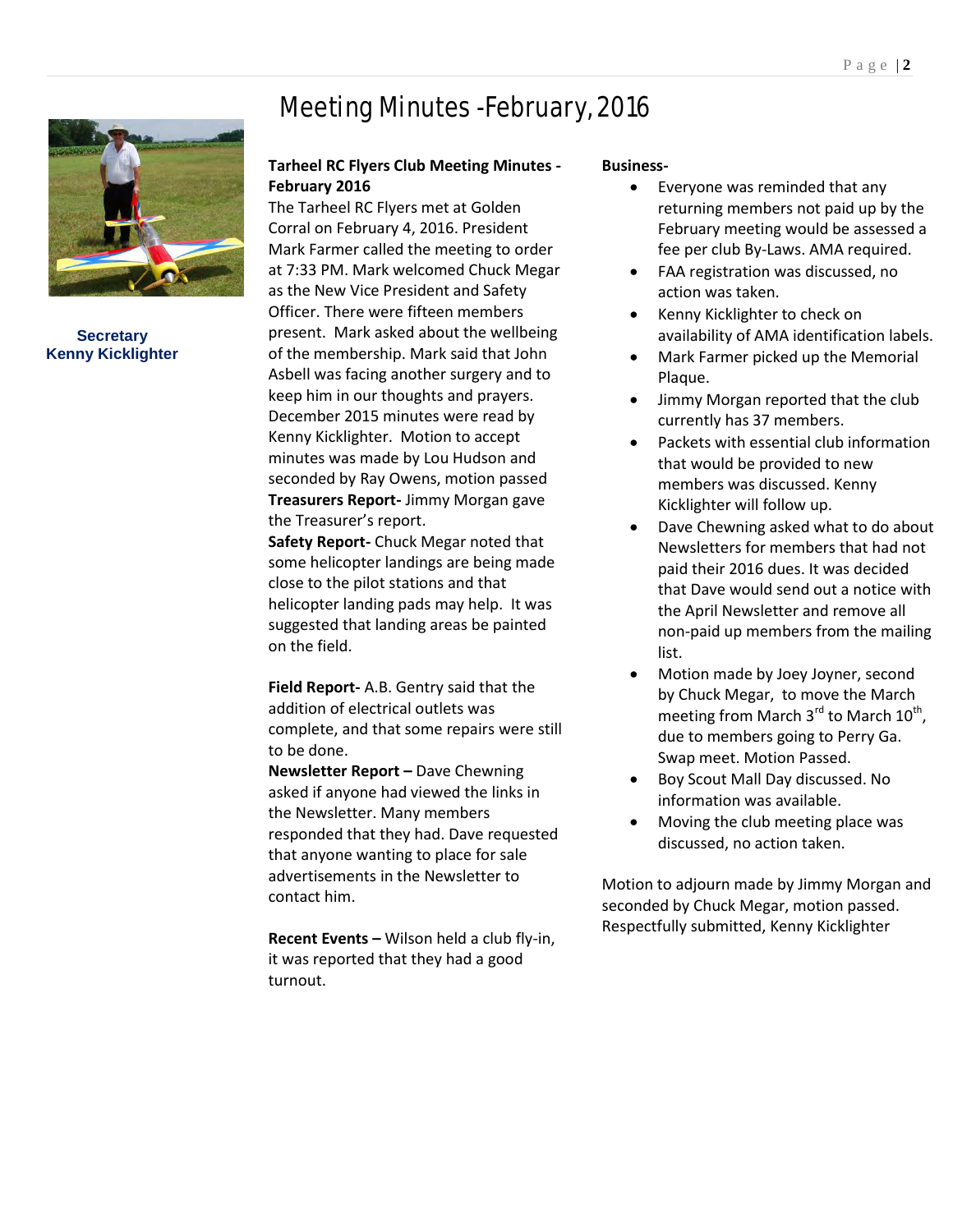## Safety and notes from the VP



 **VP Chuck Mager** 



**Field Marshall A.B. Gentry**

 Chuck has recommended the use of an arming plug on electric aircraft where connecting the battery would otherwise be hazardous. Here's a link to his post with pictures of his installation.

[http://www.rcgroups.com/forums/showpost.php?p=34168255&postcount=](http://www.rcgroups.com/forums/showpost.php?p=34168255&postcount=5327) [5327](http://www.rcgroups.com/forums/showpost.php?p=34168255&postcount=5327)

# Field Report

Hello to everyone

I hope our field has not sunk with all the rain and freezing weather. I talked to Ron with the Boy Scouts, he is saying that they have changed their mind about a demo at the mall in March, but are planning on having one in August or September before school starts, and that he will call me back when a date is set.

There are plans still on the books to do more work on the ground, so don't give up yet.

AMA does have the id cards on sale in the store, to put your information on and installed in your model, received mine last week, have not been updated in 40 years, but they work.

We should be receiving the sanctions for the next two fly-ins about the first of March.

Thank you for the help, A. B. Gentry, Jr. Field Marshall



**Newsletter Editor Dave Chewning**

# From the Editor

Here's a video recommended by Joey Joyner.

<https://youtu.be/J2J4eareIIg>